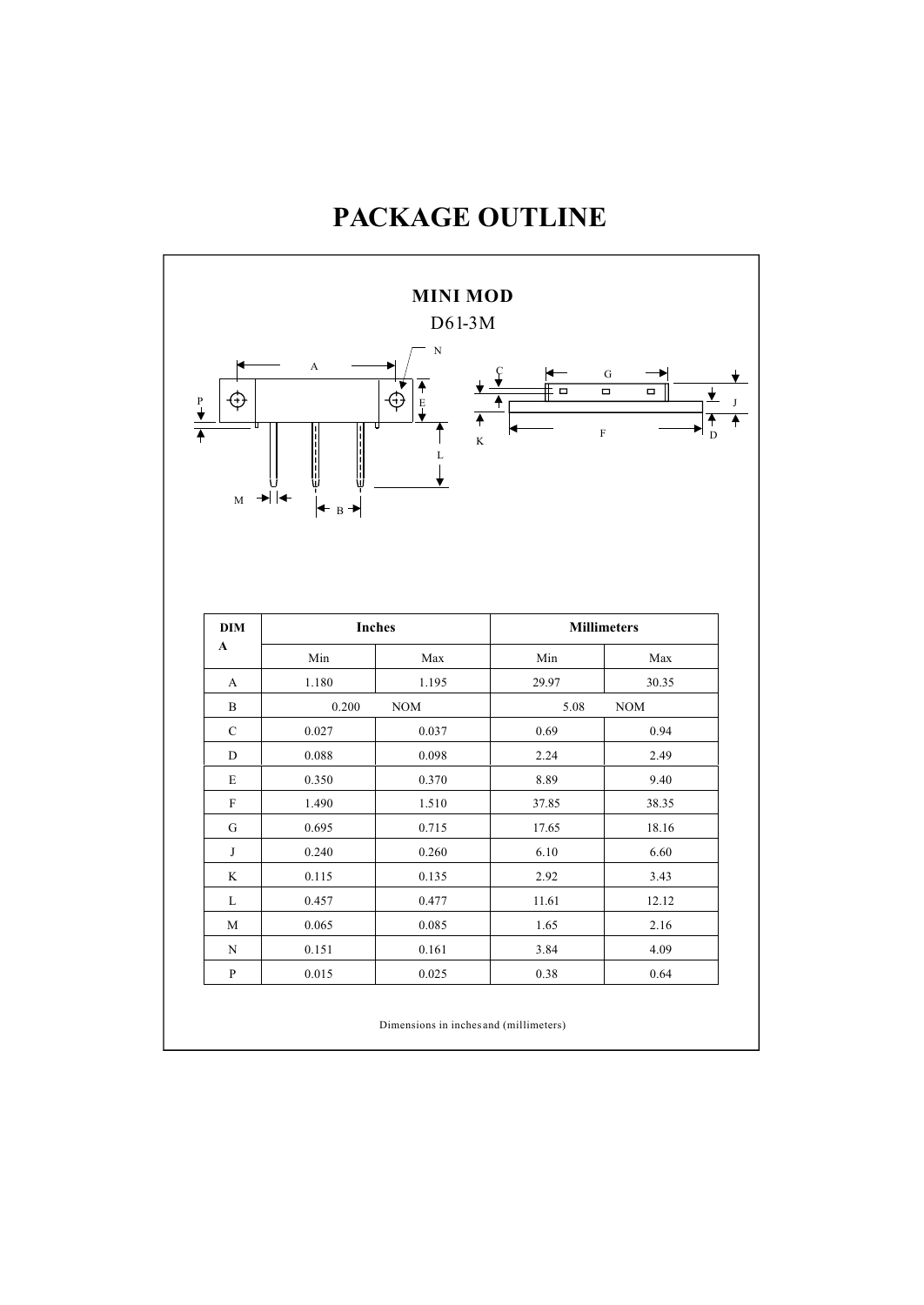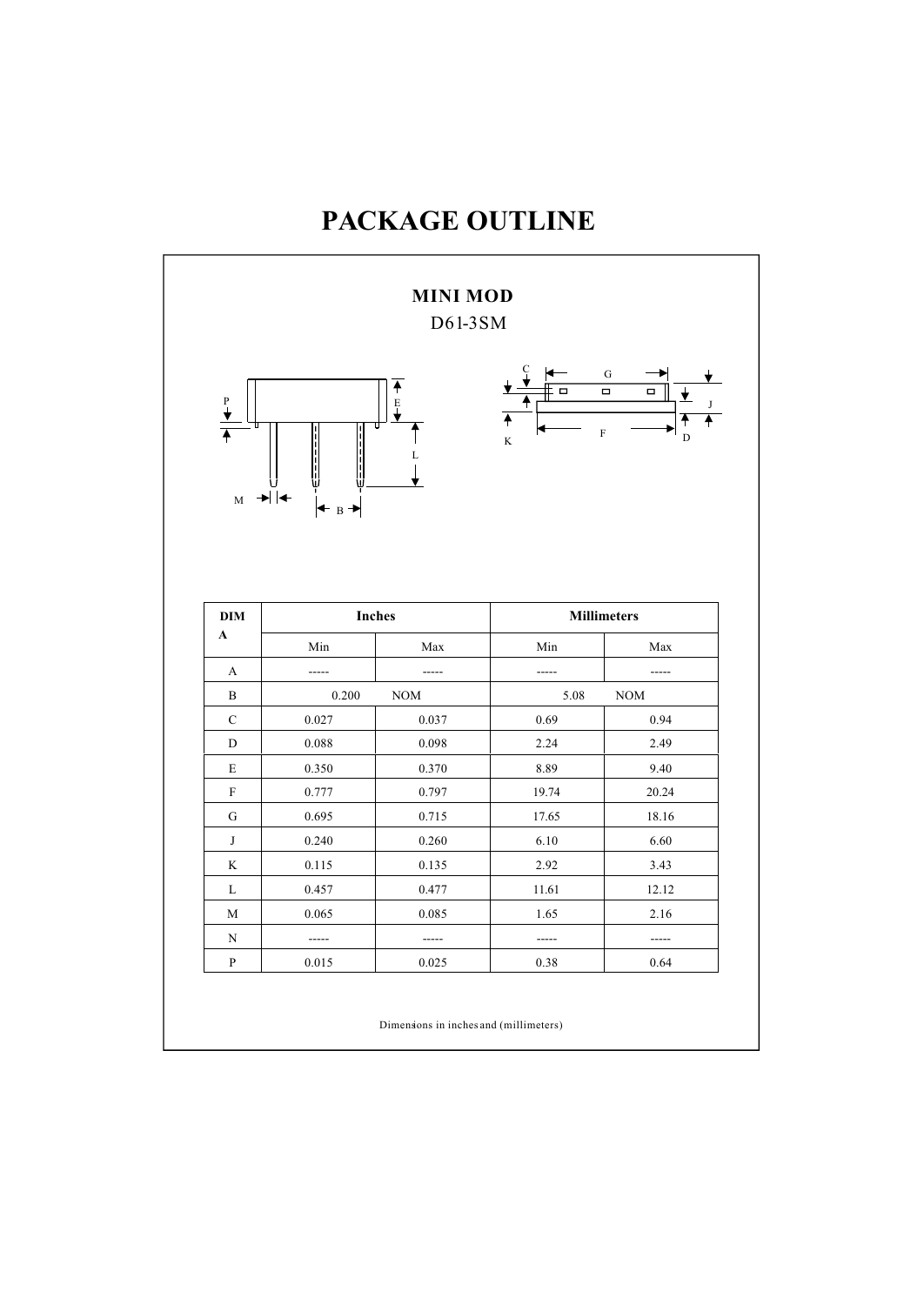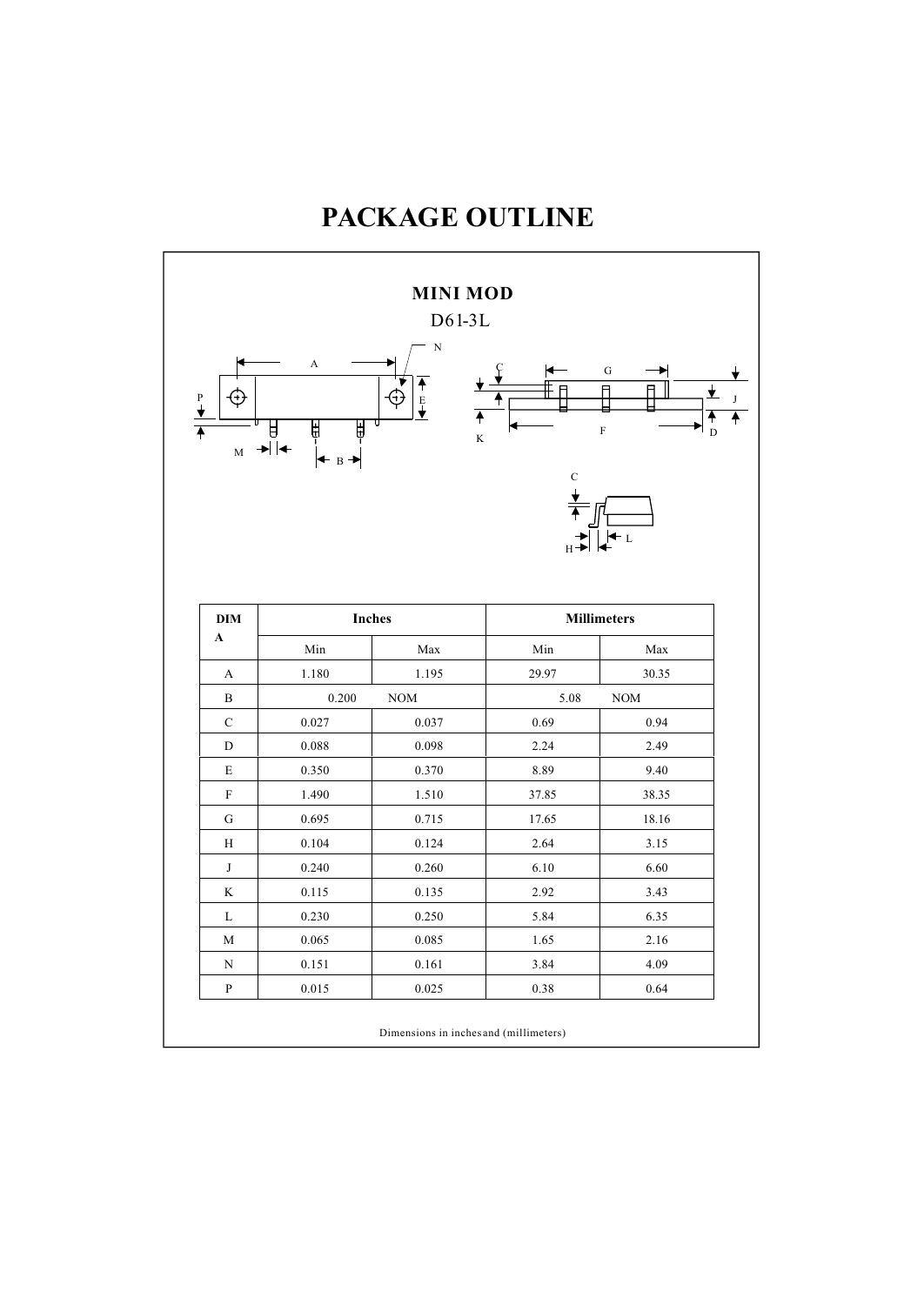#### **MINI MOD** D61-3SL G P **E** J  $\overline{P}$  $\overline{\mathsf{H}}$  $\mathbb {H}$ Æ K F D •∣ ∣⊲ M B C L H **DIM Inches Inches Millimeters A** Min Max Min Max A | ----- | ------ | ----- | -----B 0.200 NOM 5.08 NOM C  $0.027$  0.037 0.69 0.94 D 0.088 0.098 2.24 2.49 E 0.350 0.370 8.89 9.40 F 0.777 | 0.797 | 19.74 | 20.24

| B            | 0.200 | <b>NOM</b> | 5.08  | <b>NOM</b> |
|--------------|-------|------------|-------|------------|
| $\mathsf{C}$ | 0.027 | 0.037      | 0.69  | 0.94       |
| D            | 0.088 | 0.098      | 2.24  | 2.49       |
| E            | 0.350 | 0.370      | 8.89  | 9.40       |
| F            | 0.777 | 0.797      | 19.74 | 20.24      |
| G            | 0.695 | 0.715      | 17.65 | 18.16      |
| Η            | 0.104 | 0.124      | 2.64  | 3.15       |
| J            | 0.240 | 0.260      | 6.10  | 6.60       |
| K            | 0.115 | 0.135      | 2.92  | 3.43       |
| L            | 0.230 | 0.250      | 5.84  | 6.35       |
| M            | 0.065 | 0.085      | 1.65  | 2.16       |
| N            |       |            |       | -----.     |
| P            | 0.015 | 0.025      | 0.38  | 0.64       |
|              |       |            |       |            |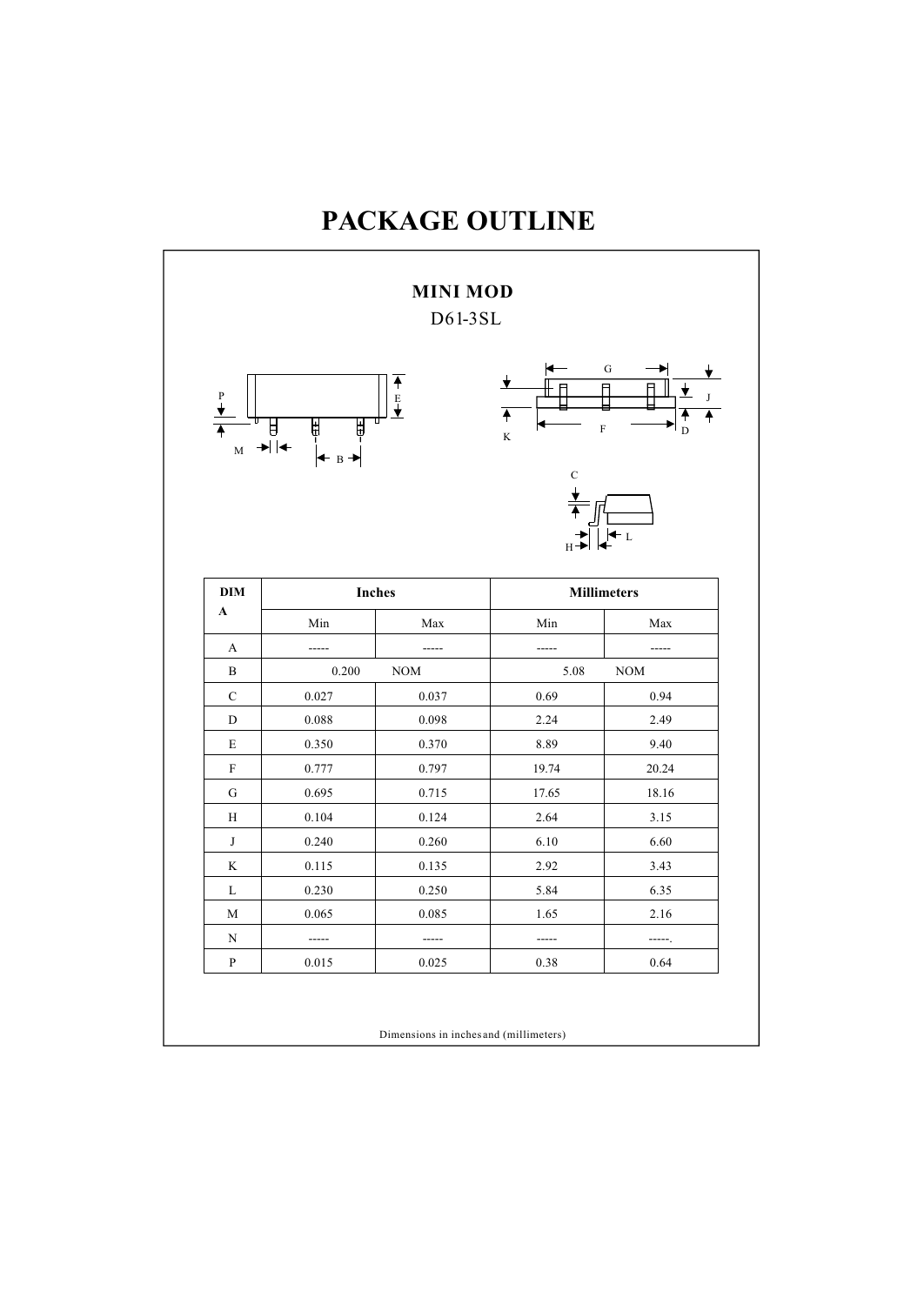